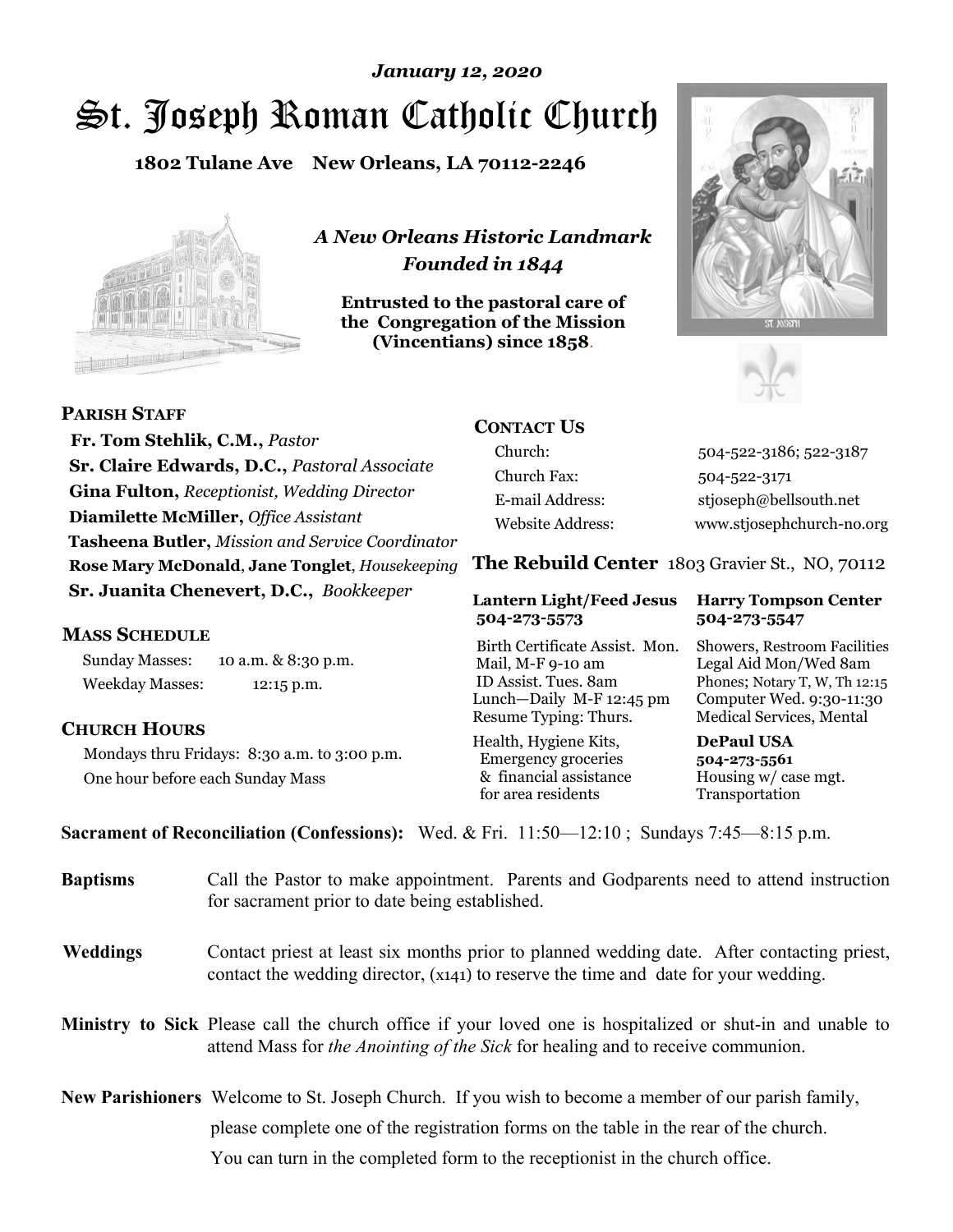# **The Baptism of the Lord January 12, 2020**



 **10:00 am** *Pippy Sanders; Clarence Schlamp+; Dauzat Family; Bizo & Family; Corliss Truehill*  **8:30 pm St. Joseph Parishioners, Living & Deceased** 

| Monday, January 13, 2020-St. Hilary<br>12:15 p.m. Ainsley D' Alfonso        | <b>READINGS FOR THE WEEK</b><br><i>Jan 12</i> , One in Faith $\#975$<br>Sunday, |                                                 |  |
|-----------------------------------------------------------------------------|---------------------------------------------------------------------------------|-------------------------------------------------|--|
| Tuesday, January 14, 2020-                                                  | Monday:                                                                         | Heb 1:1-6; Mk 1:14-20                           |  |
| 12:15 p.m. Lorraine Rodgirguez +                                            | Tuesday:                                                                        | Heb 2:5-12; Mk 1:21-28                          |  |
| Wednesday, January 15, 2020-                                                | Wednesday:                                                                      | Heb 2:14-18; Mk 1:29-39                         |  |
| 12:15 p.m. Brad D' Alfonso                                                  | Thursday:                                                                       | Heb 3:7-14; Mk 1:40-45                          |  |
| Thursday, January 16, 2020—                                                 | Friday:                                                                         | Heb $4:1-5$ , 11; Mk $2:1-12$                   |  |
| 12:15 p.m. Austin D' Alfonso                                                | Saturday:                                                                       | Heb 4:12-16; Mk 2:13-17                         |  |
| Friday, January 17, 2020-St. Anthony, Abbot<br>12:15 p.m. Winston Falgout + | Sunday:                                                                         | Is 49:3, 5-6; Ps 40;<br>1 Cor 1:1-3; Jn 1:29-34 |  |

#### **YOUR PRAYERS ARE ASKED FOR THE FOLLOWING PARISHIONERS , WHO ARE IN NEED OF HEALING:**

 Dorothy Alexander, Beatrice Augustin, Anthony Blaise, Clarke Bordelo, Lawrence & Mamie Brown, Angelle Campbell; John Caron, Julianna Chevalier; John & Kathleen Gebbia, Sylvia Daily-Powell, Joseph Delay, Terry Eggleston, Linda Elwood, Heather Faircloth, Frances Fiegler, Darrell & Ramona Ford, Donald Frazier, Mark Eiserloh, Shirley Gaither, Roselyn Hansen, Sarah Hollier-Watkins, Marvin Johnston, Jim Karam, Bill Kroetz, Ken Kussman, Nowell Lacking, Landy Lanza, James Leung, Andrew Marino, Sara Marino, Priscilla Martin, Karen McCoy, Hazel McMiller, Donna Moore, Maura O'Donovan, CHF, Tina Roderfeld, Bernie Saul; Pippy Sanders, Louise Sonnier, Mel & Gaspar Schiro; Theard Simms, Fr. Tom Stehlik, CM, Malcolm Taylor, Jane Tonglet, Fritz & George Tripkovich, Corliss Truhill; Georgiana Prevost, Marion Vaughn, Juanita Ware, Cathleen Ward, Warren Webster, Helen Wilson, Mary Willis, Lynn Williams, C & JA Slocum.

#### **SANCTUARY CANDLE AND MASS INTENTIONS**

 The Sanctuary Candle is burning this week to pray for the eternal rest of **Marcelle Hardy.** To reserve a date to burn the Sanctuary Candle in memory of someone or for a special intention, please call the church office (522-3186). The Sanctuary Candle offering is \$15 for one week. The offering for Mass intentions is \$5.00 per Mass.

# **The Sign of the Cross**

At the beginning of our prayer, we make the sign of the cross together. This sign, simple and powerful, has many levels. We trace the sign of the cross over our bodies, reminding ourselves that the cross of Christ has become our source of resurrection, life, and grace. With this sign, we also profess our faith in the Trinity: for we do not say "in the *names*," but "in the *name* of the Father, and of the Son, and of the Holy Spirit" three persons, one God.

 The sign of the cross is also a baptismal reminder, for every sign of the cross echoes the words spoken over us at our baptism, which marked our entry into the saving mystery of Christ. This many-layered sign is also our primary sign of blessing: the cross is traced over people, places, and things upon which we ask God to impart divine benediction.

 In blessing ourselves with the sign of the cross at the beginning of Mass or prayer, we acknowledge the mystery that has gathered us together: that Christ, the crucified and risen One, is living, and that we are members of his Body. Our response, our Amen, is our *yes* to all this, our first profession of faith.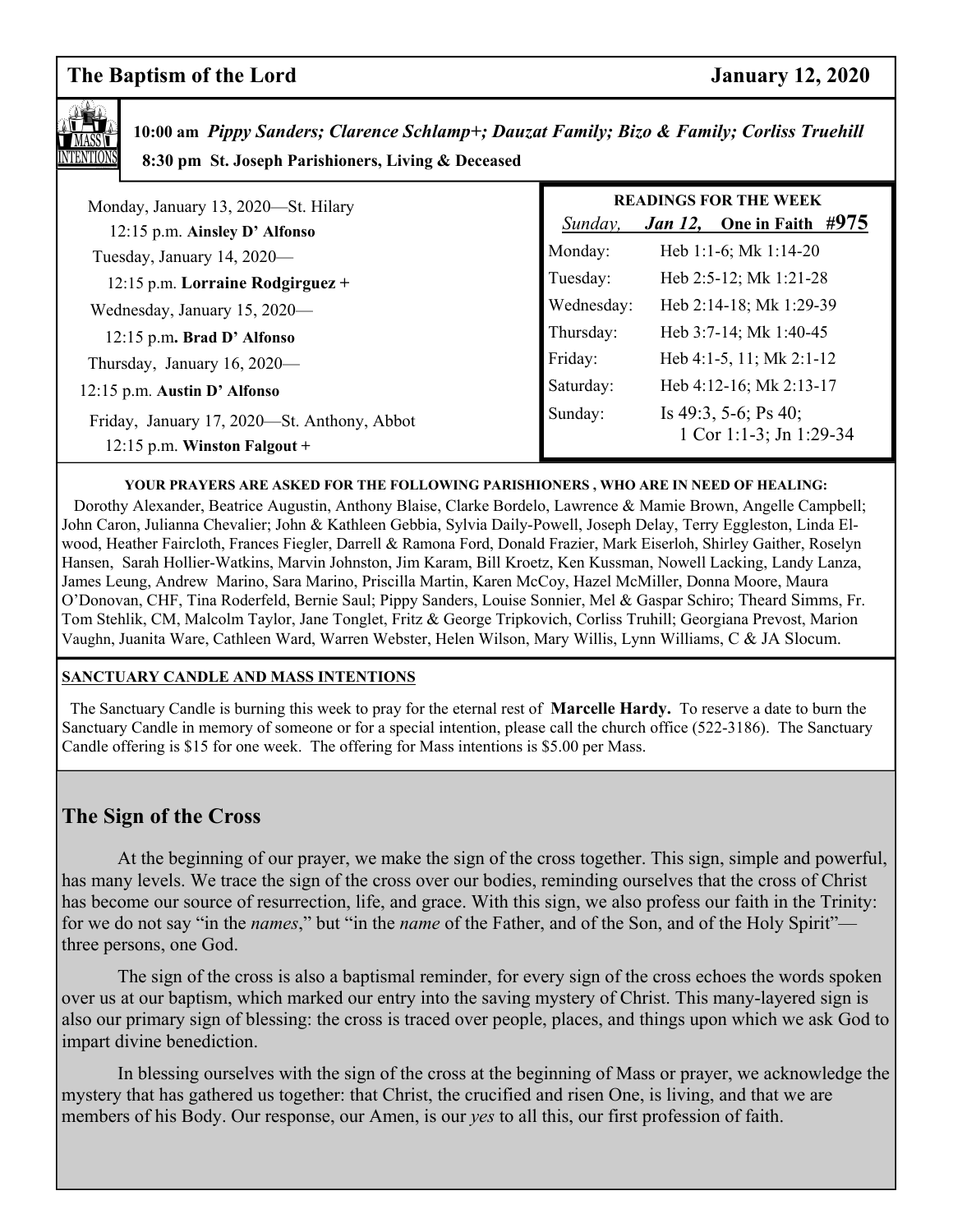#### **This is my Beloved Son, listen to Him. Mark 9:7**

#### *PARISH CALENDAR*

23 Jan. **Thursday** RCIA 6:30 pm, meet in the Chapel

14 Jan. **Tuesday Memorial Service for Homeless 5:30 pm** 

12 /26 Jan**. Sunday** Children's Liturgy (10 am & 8:30 pm)

**TREASURE & STEWARDSHIP**

 **Sunday, January. 5 ……...\$ 4,721.00 Capital Campaign...…………\$2,372.00**   *Thank you for your generosity!* 

 **Reqium Prayer Service** for those who died on the Streets of New Orleans in 2019 at the Memorial Service of our homeless brothers and sisters who died in 2019, here at St. Joseph Church on Tuesday, January 14, 2020.

 **Day of Prayer: Falling in Love with Prayer** On January , 2020 Fr. Ken of St. Rita of Casia, Harahan will present this day of prayer for men and women from 9 am to 2:30 pm at the Archdiocesan Retreat Center. Day focuses on how to invite the Lord into our lives through prayer. Lunch and refreshments are included. Cost: \$ 40.



# **Pope Francis'** *January* **Intention**

 We pray that Christians, followers of other religions, and all people of goodwill may Promote peace and justice in the world.

# **CONGRATULATIONS to: Amy and Devin On the Baptism of** *Anniston Keni*

 *Thanks for supporting the* 

 *Women's New Life Center Advent Campaign*

# **TODAY'S READINGS**

**First Reading** — Isaiah speaks of the servant whom the Lord upholds; he shall bring forth justice to the nations (Isaiah 42:1-4, 6-7).

**Psalm** — The Lord will bless his people with peace (Psalm 29).

**Second Reading** — Jesus was anointed by God with the Holy Spirit; he went out healing and doing good (Acts 10:34-38).

**Gospel** — A voice comes from heaven proclaiming Jesus as the beloved Son, with whom God is well pleased (Mt. 3:13-17).

# **THIS IS MY BELOVED SON**

 This Sunday's celebration of the Baptism of the Lord closes the Christmas season. In the scriptures we see one more epiphany, or manifestation, of the Spirit of God in Jesus—but this time it is as an adult, rather than as a child. Jesus' baptism also serves as the inauguration of his prophetic mission and the messianic age.

 Today's reading from Isaiah describes God's chosen Messiah, upon whom God's spirit rests. In the Acts of the Apostles Peter says that "God anointed Jesus of Nazareth with the Holy Spirit and power" (Acts 10:38). Finally, in the proclamation from Matthew's Gospel Jesus' baptism in water goes almost unnoticed. The crucial moment comes when the Spirit of God comes upon Jesus and a voice from heaven echoes the words of Isaiah: "This is my beloved Son, with whom I am well pleased" (Matthew 3:17).

#### **CHARTER FOR THE PROTECTION OF CHILDREN AND YOUNG PEOPLE**

In response to the Charter for the Protection of Children and Young People from the United States Conference of Catholic Bishops, the Archdiocese of New Orleans continues to make the Hot Line available for anyone who has been hurt or sexually abused by anyone who works for the Church. The Hot Line continues to be available; the number is (504) 522-5019. In continuing our commitment to support and to heal, we invite and encourage individuals who have been hurt or sexually abused recently or in the past by clergy, religious or other employees of the Archdiocese to call our Hot Line and your message will be received confidentially by a mental health professional. Anyone can make a direct call during regular business hours to the Victims' Assistance Coordinator at (504) 861-6253.